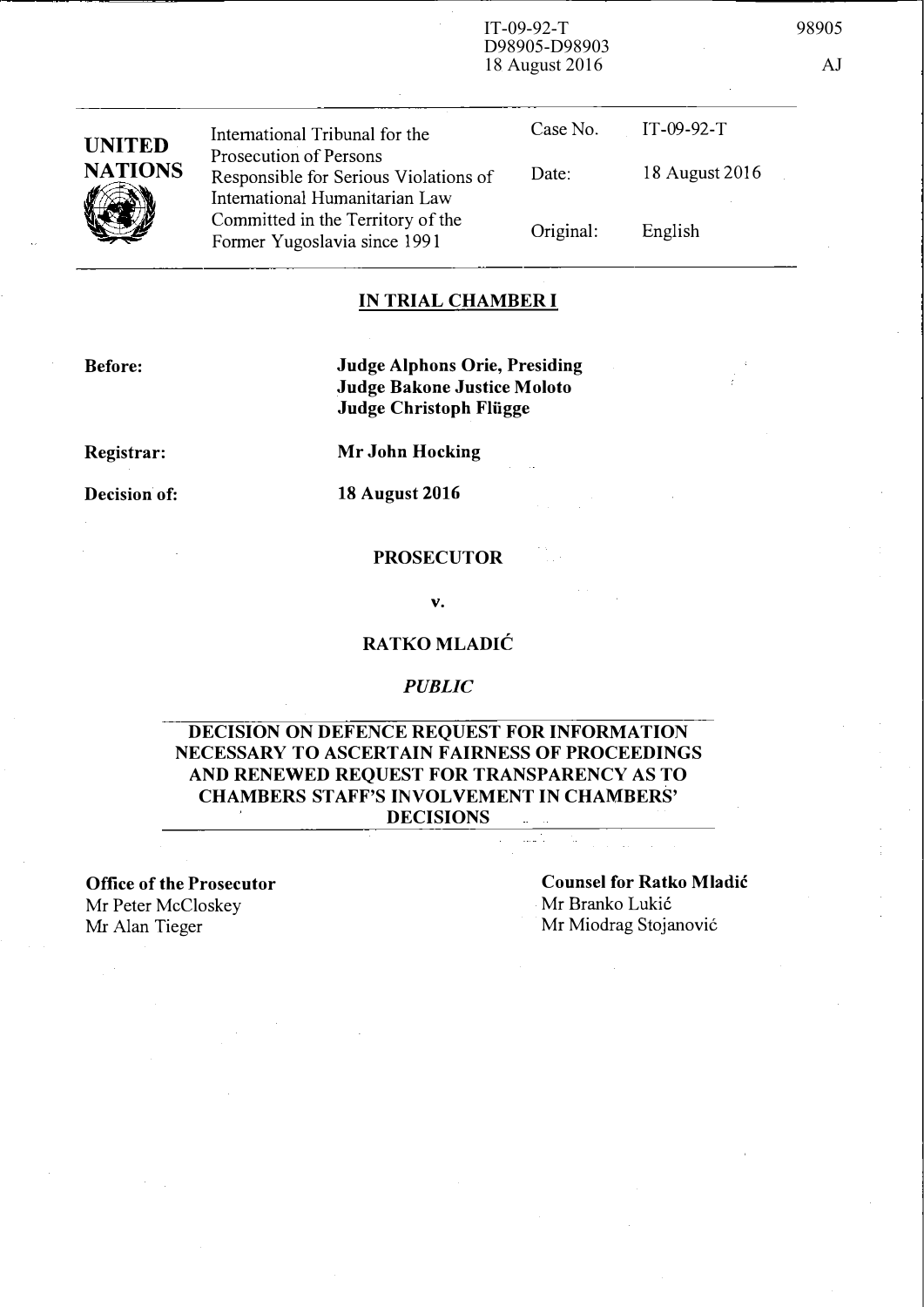TRIAL CHAMBER I of the International Tribunal for the Prosecution of Persons Responsible for Serious Violations of International Humanitarian Law Committed in the Territory of the Former Yugoslavia since 1991 ("Chamber" and "Tribunal", respectively);

BEING SEISED of the Defence's motion, filed on 20 July 2016 ("Motion"), requesting (1) a list of all personnel, including legal officers and interns, currently working on the case against the Accused, (2) a list of all previous cases in which each of them was involved, (3) information regarding all personnel who worked on the Karadžić case, the cases on which they previously worked, and what they are working on now, and (4) undertakings from the two impugned staff members identified in a previous decision of the Chamber that they have approached the evidence in the case of the Accused with no pre-conceived notions as to his guilt;

NOTING the Deputy Registrar's submission of 27 July 2016, stating, *inter alia*, that staff members are already required to make a written declaration in accordance with the Staff Rules and Regulations of the United Nations; $<sup>2</sup>$ </sup>

NOTING the Prosecution's response of 3 August 2016, opposing the Motion and submitting that the Chamber already rejected the "request for information regarding the individuals who previously worked on the Karadžić case" in a previous decision;<sup>3</sup>

NOTING the Chamber's decision of 4 July 2016 ("Mistrial Decision"), rejecting the Defence's requests relating to the involvement of Chamber's staff in the Karadžić case and holding that the assistance of Chamber's staff "does not influence the decision-making ability of the judges, nor is the previous work of the Impugned Staff on the *Karadžić* case relevant to the judges' impartiality";<sup>4</sup>

CONSIDERING that the Defence has not submitted new facts or circumstances which may give rise to revisiting the Mistrial Decision;

CONSIDERING that the Defence requests information which the Chamber found to be irrelevant;

CONSIDERING that renewing requests is not the appropriate way to challenge a decision;

#### FOR THE FOREGOING REASONS

 $\mathbf{1}$ Request for Infonnation Necessary to Ascertain Fairness of Proceedings, and Renewed Request for Transparency as to Chambers Staffs Involvement in Chambers' Decisions, 20 July 2016, paras 16-17.

<sup>2</sup>  Deputy Registrar's Submission Concerning Claims Advanced by the Defence on 20 July 2016, 26 July 2016, paras 3-4.

<sup>3</sup> Prosecution Response to Defence Request for Infonnation Necessary to Ascertain Fairness of Proceedings, and Renewed Request for Transparency as to Chambers Staffs Involvement in Chambers' Decisions, 2 August 2016, para. I.